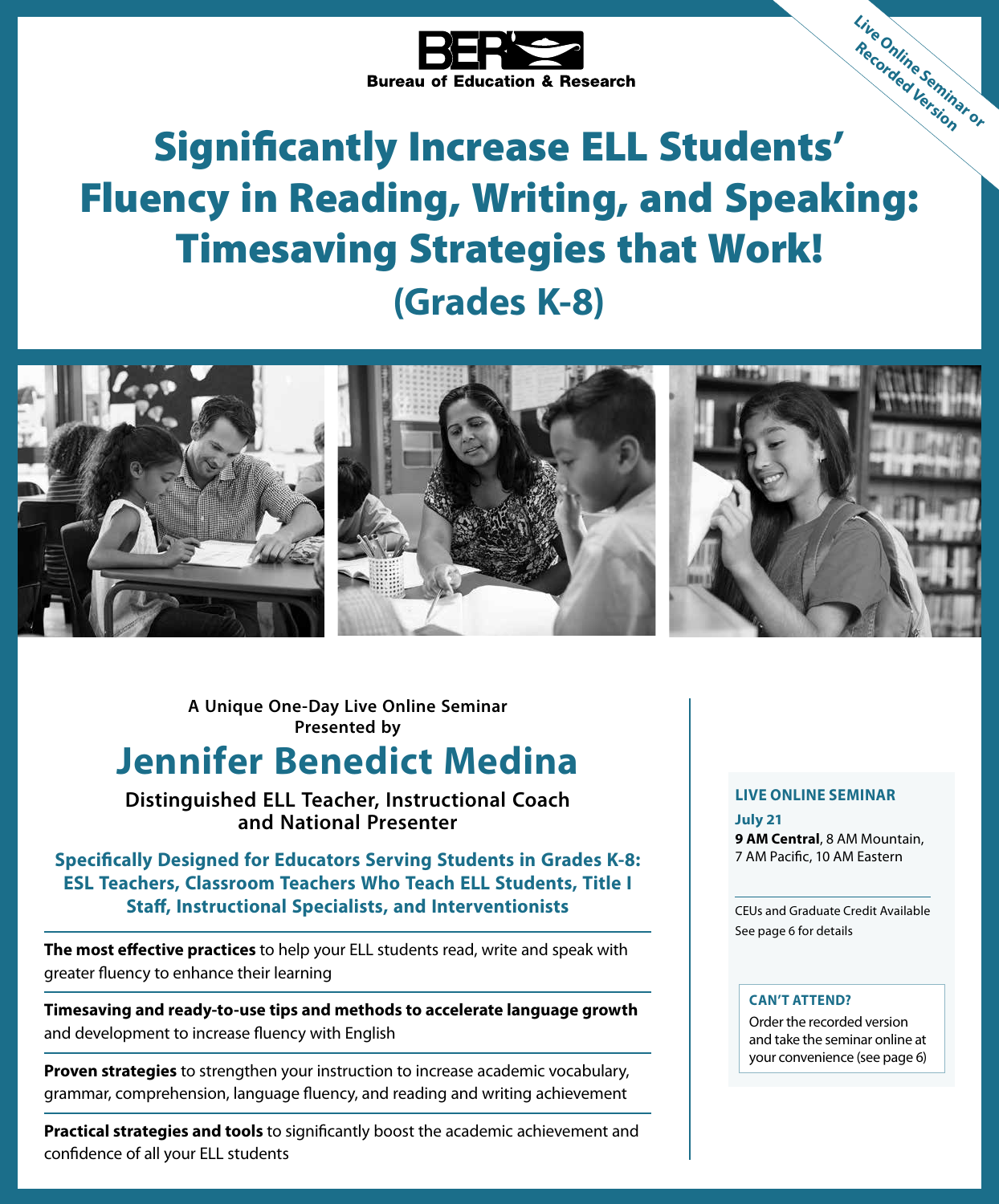# **Ten Key Benefits of Attending**

 $"I$  now have the tools I need to address the many different levels of language and academic needs in my classroom. Thank you!"



### **Who Should Attend**

Educators serving students in Grades K-8: ESL Teachers, Classroom Teachers who teach ELL Students, Title I Staff, Instructional Specialists, and Interventionists

### **1. Best, Timesaving ELL Practices to Accelerate Fluency in Speaking, Grammar, Reading and Writing**

Utilize practical, easy-to-implement strategies to maximize learning for your ELL students … Ready to use with all levels of language learners

### **2. Targeted Interventions for ELL Students**

Develop language proficiency by addressing specific skills through targeted interventions … Interventions that work for all levels of ELL students

### **3. Get Your ELL Students Talking! Increase Oral Language and Vocabulary Development**

Implement simple, daily strategies into your lessons that will increase oral proficiency and vocabulary and watch them grow in their reading and writing skills too

### **4. Incorporate Engaging Grammar-Based Centers**

Learn easy ways to implement center activities that your ELL students will love … Learning grammar using authentic activities that get students participating in language can be fun – even for your youngest learners!

### **5. Targeted, Small Group Instruction to Better Reach Specific ELL Needs**

Learn how you can greatly enhance your instruction through small, targeted group instruction based on specific ELL needs … See how small group instruction is a more efficient and effective use of time

### **6. Engage Every ELL Student in Writing**

Learn writing techniques that all ELL students can be successful doing … Despite being new to the language, every student can be a writer and author in your classroom

### **7. Utilize Children's Literature as a Language Foundation**

Use engaging books to teach reading, writing, grammar, and oral language … Numerous new and old favorites you won't want to miss

### **8. Practical Ideas to Manage the Diverse Language Levels and Academic Needs in Your Classroom**

Discover innovative ways to address the language needs of newcomers to proficient language learners … Strategies to help you work smarter, not harder

### **9. Create Student and Classroom Books**

Increase literacy in the classroom and at home by creating student-written books to build libraries in the classroom and at home … Watch fluency in reading grow with student-created books

### **10. Receive an Extensive ELL Instruction Digital Resource Handbook**

Each participant will receive a comprehensive ELL digital resource handbook full of ideas, strategies, lessons, and useful resources you can immediately use in your classroom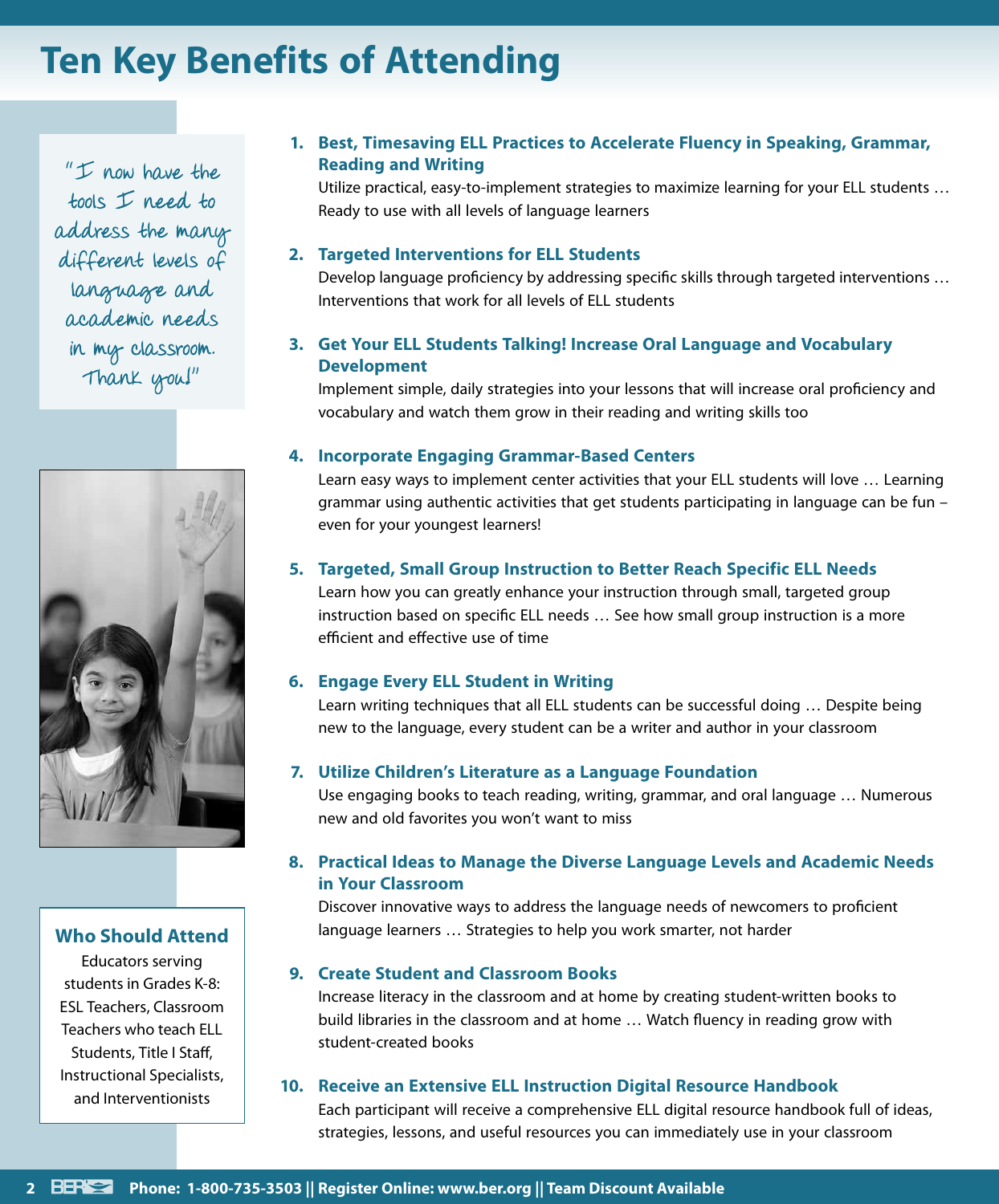# **Outstanding Strategies You Can Use Immediately**

## **What You Will Learn ...**

- **• Timesaving strategies for your existing ELL instructional toolbox** with a focus on building students' fluency in reading, writing and speaking
- **• Tools for addressing multiple language and academic levels** in the classroom
- **•** How to use **quality children's literature** to develop reading, writing, grammar, and oral language skills
- **• Specific writing strategies** that guide all ELL students beginners to proficient
- **•** Bookmaking instructions to **engage the classroom author** and develop home literacy skills
- **• Easy, everyday strategies** to accelerate language development
- **•** How to **implement grammar centers**
- **•** Strategies to **maximize small group** targeted instruction
- **• Dozens of ELL strategies** to implement immediately to support any student in the classroom
- **•** Techniques to **build vocabulary and oral language**
- **• Strategies to address the socioemotional needs** of immigrants and newcomers
- **• Strategies to create a rich learning environment** that facilitates developmentally appropriate practices to support ELLs' learning and development





# "Jennifer's enthusiasm and positive energy made this seminar!"

# **Practical Ideas and Strategies**

In this highly interactive ELL seminar, you will have the opportunity to fill your ELL strategy toolkit with reading, writing, grammar, and oral language activities that will accelerate learning in your classroom. **Jennifer Benedict Medina** will share dozens of practical strategies and engaging hands-on lessons to address your students' varied language levels. You will receive resources to build fluency with oral language, reading and writing along with center ideas to make learning language both fun and accessible, even in the early grades. You will also receive an extensive digital resource handbook full of creative and engaging activities to increase language development in your ELL students.

**If you are looking for timesaving, high interest, effective, and easily implemented strategies to engage and accelerate language learning for your ELL students, this seminar is for you!**

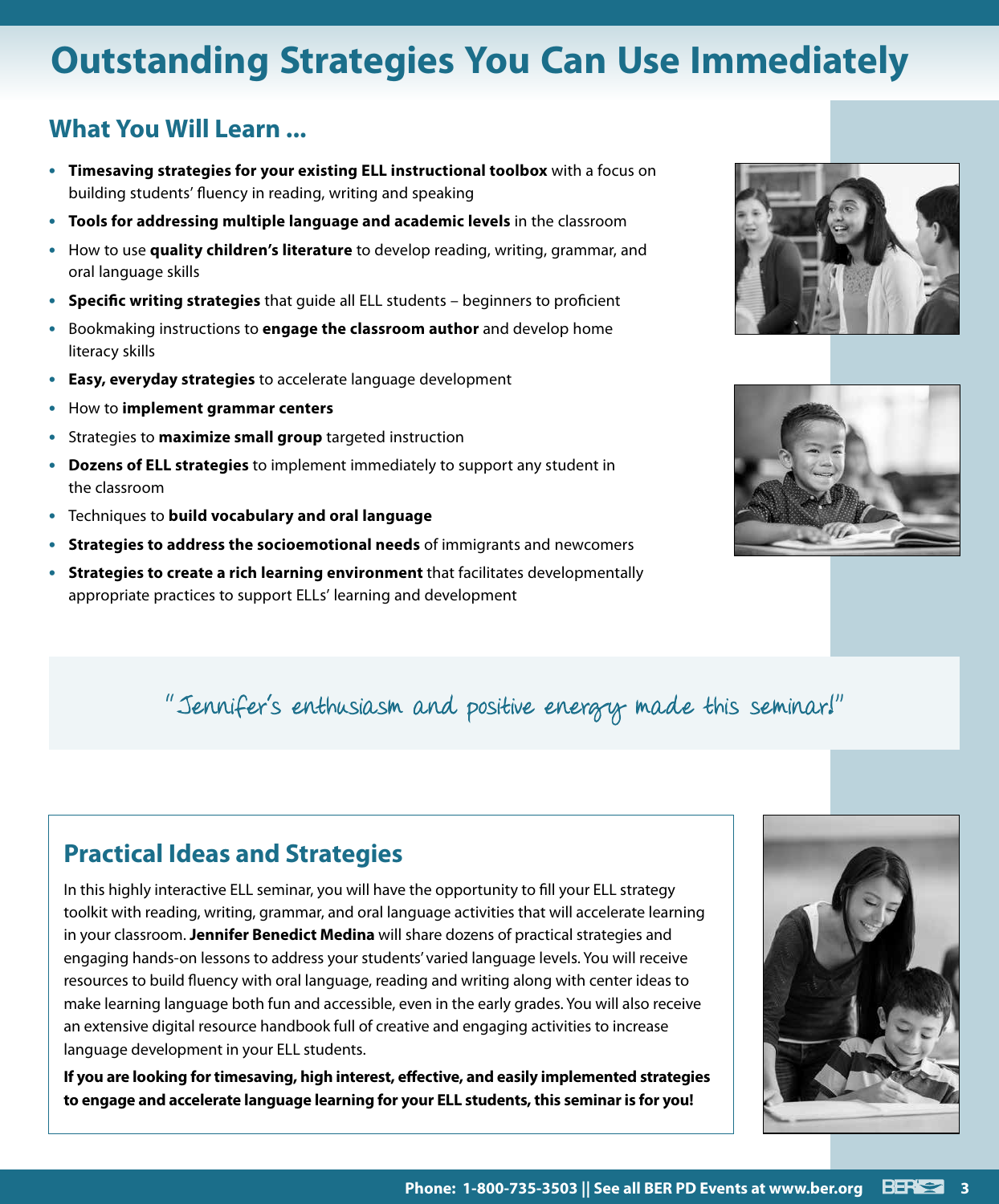# **A Message From Seminar Leader, Jennifer Benedict Medina**



### **Uniquely Qualified Instructor**

### **JENNIFER BENEDICT MEDINA**

has twenty-six years of experience centered around ELL education as a classroom teacher, instructional coach, educational leader, and national presenter. She has a passion for working with educators to fill their ELL toolkits with best practices and strategies to get ELL students engaged and participating in school and classroom work and activities. She is the author of *Significantly Increase ELL Students' Fluency in Reading, Writing and Speaking: Timesaving Strategies that Work! (Grades K-8)*, the extensive digital resource handbook you will receive. You will leave with a wealth of practical, proven strategies and resources you can easily implement in your own ELL program.

Dear Colleague:

Teaching students who are new to the English language and our culture is extremely rewarding. It also brings many challenges to ensure that our second language learners are gaining access to the curriculum and learning alongside every student despite the varied educational experiences and language levels found within one classroom. It is important for every teacher to be equipped with tools and strategies that are effective, engaging and practical so both the teacher and student can feel successful. With many years of experience working with ELL students in both mainstream and ELL classrooms, I have worked to maximize language development in the classroom and minimize barriers and challenges by creating engaging, ready-to-use strategies and activities that work!

Join me for a day of hands-on activities, strategies, writing, and bookmaking. I will model how you can incorporate centers to make grammar fun and accessible. We will look at outstanding resources to build a language foundation in reading, writing, grammar, and oral language. Come ready to get inspired to make readers, writers and speakers out of your ELL students and to challenge your nearly proficient language learners.

I can't wait to share ideas that will help you make your ELL students feel welcome in their new classrooms and communities and to share ideas that will re-energize you and your lessons. You will take home many lessons and strategies that you can use the next day.

Sincerely,

Semmifer Medina

Jennifer Benedict Medina

**P.S.** If you like **creative, hands-on, "ready-to-use" activities** that motivate second language learners, then this workshop is for you!

"Come ready to get inspired to make readers, writers and speakers out of your ELL students and to challenge your nearly proficient language learners."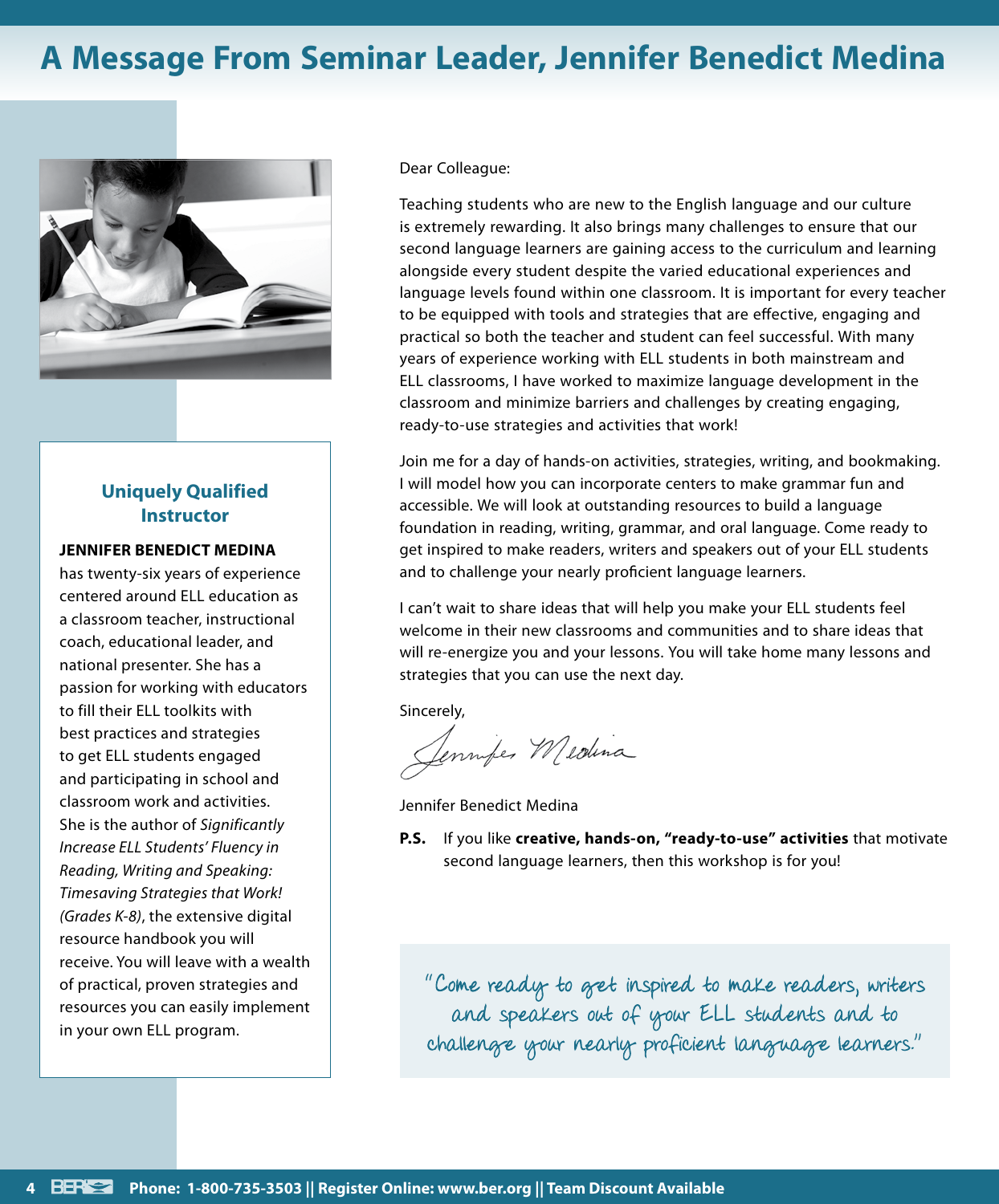# **What Your Colleagues Say About Jennifer Benedict Medina**

*"Jennifer is able to take relevant research and show how to put it into practice to meet the needs of diverse learners. Great seminar!"*

*"I gained a wealth of knowledge about ELL students and how to create better educational experiences for them in my classroom."*

*"The best part of the seminar is that these fun and practical ideas can be taken back to school with teachers and are ready to be immediately implemented in their classrooms!"*

*"I am taking away ideas of how I can do more at my school to help students and families grow and increase their learning."*

*"This seminar was one of the best our team has ever attended! Well worth the investment of time!"*



# **About BER Seminars**

### **Outstanding Instructors**

All programs are led by outstanding, top-rated BER national trainers

### **Extensive Digital Resource Handbook**

You'll receive an extensive digital Resource Handbook full of practical strategies and resources.

### **Highly Interactive**

You'll be able to ask questions, consult with the instructor, and share ideas with other participants

### **Program Guarantee**

As we have for 45 years, we guarantee the high quality of our programs. If you are not satisfied, we'll give you a 100% refund.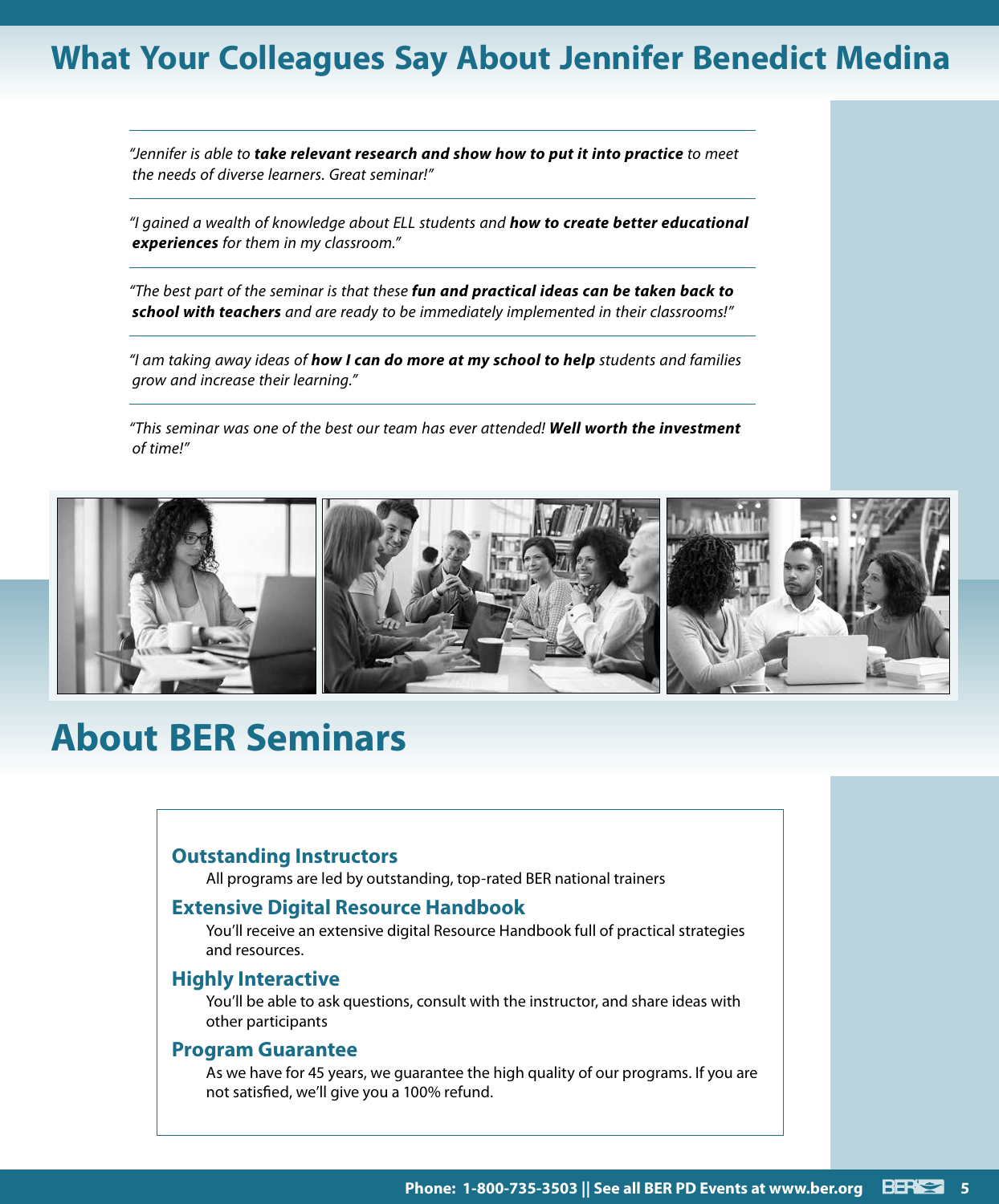# **Special Benefits of Attending**



"Jennifer is an engaging presenter and has the most creative and fun hands-on activities for her participants!"

### **On-Site Training**

Most BER seminars can be brought to your school or district in-person or online. See the options at www.ber.org/onsite or call 877-857-8964 to speak to one of our On-Site Training Consultants.

### **Extensive Digital Resource Handbook**

Each participant will receive an extensive digital resource handbook giving you access to countless strategies. The handbook includes:

- Strategies to develop reading, writing, grammar, and oral language skills
- How to implement motivating grammar centers and activities for small group targeted instruction
- Suggestions for using children's literature as a motivational and foundational base for language development with ELL students
- Bookmaking instructions and writing formats to make any level ELL student into a writer and author
- Easily implemented strategies for daily oral language and vocabulary development

### **Consultation Available**

Jennifer Benedict Medina will be available to answer your specific questions and the unique needs of your own program.

### **Meet Inservice Requirements / Earn State CEUs**

Participants of Live Online Seminars and those completing the Recorded Version online can receive a certificate of participation that may be used to verify five continuing education hours. For details about state CEUs available, visit www.ber.org/ceus.

### **Earn One to Four Graduate Semester Credits**



Up to four graduate level professional development Massachusetts credits are available with an additional fee and completion of follow-up practicum activities. Details for direct

enrollment with University of Massachusetts Global will be available at this program.

# **Can't Attend? Other Professional Development Options:**

### **Recorded Version of the Seminar**

A video recorded version of this seminar will be available to take online at your convenience. You'll have access to the entire course and to the extensive digital resource handbook. Optional CEUs and graduate credit available. To enroll, see registration form on page 7.

### **Related On-Demand Online Courses**

A related On Demand Video-Based Online Learning course, *Increase and Accelerate Your ELL Students' Learning and Success in School,* for Grades K-6, and *Maximizing the Active Participation and Language Learning of ELL Students Using Read Aloud, Shared Reading and Word Work,* for Grades K-5, are available for immediate registration. To enroll, visit www.ber.org/online.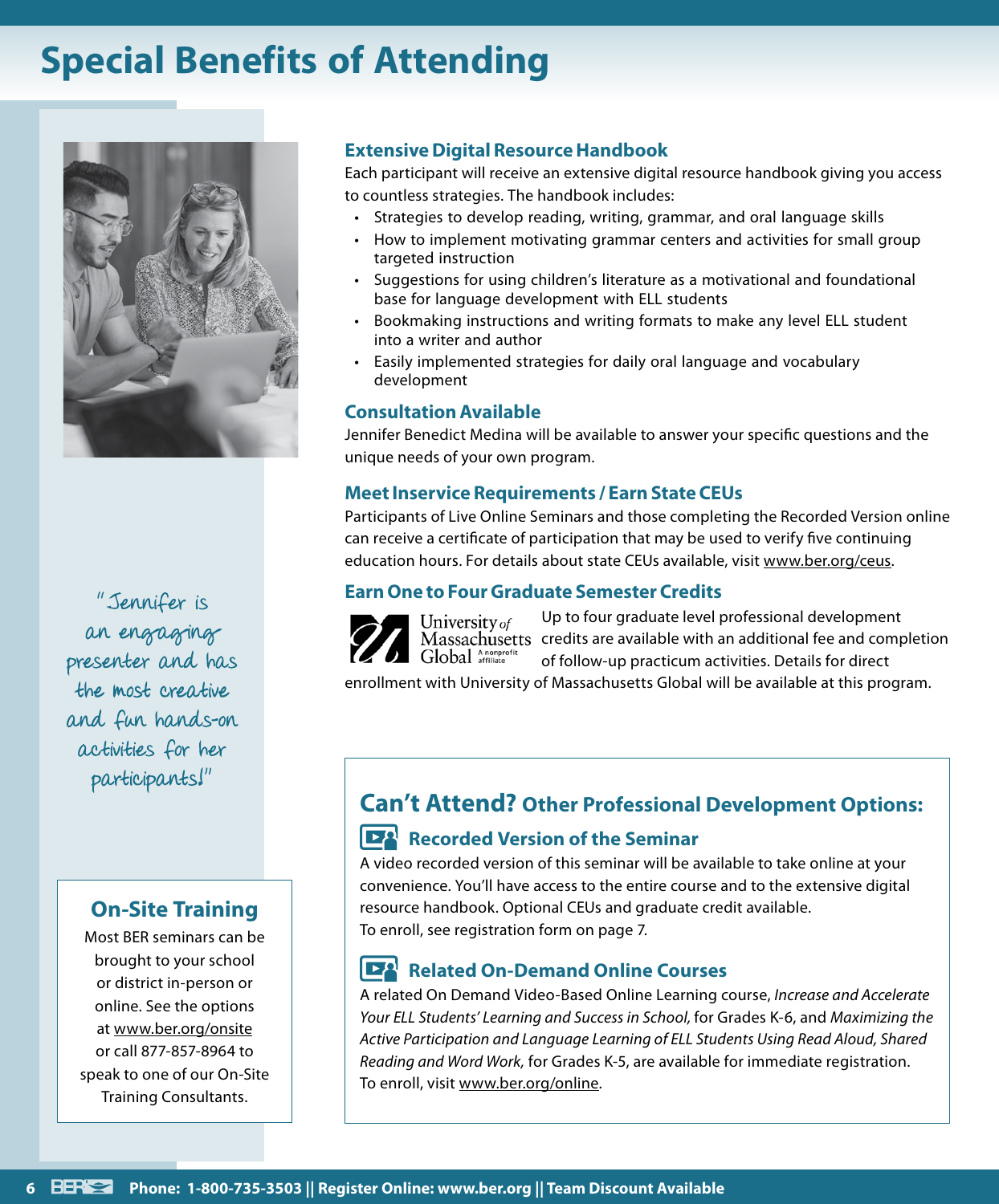# Significantly Increase ELL Students' Fluency in Reading, Writing and Speaking: Timesaving Strategies that Work! **(Grades K-8)**

| <b>Registration (EFM2M1)</b>                                                                                                                                                                | <b>FIVE EASY WAYS TO REGISTER:</b>                                                                                                                                                                                        |
|---------------------------------------------------------------------------------------------------------------------------------------------------------------------------------------------|---------------------------------------------------------------------------------------------------------------------------------------------------------------------------------------------------------------------------|
| □ 1. LIVE ONLINE: July 21, 2022 (Start time: 9 AM Central)<br>$-$ or $-$                                                                                                                    | <b>REGISTER ONLINE at: www.ber.org</b>                                                                                                                                                                                    |
| $\Box$ 2. I'd like to order the recorded version of this seminar                                                                                                                            | <b>EMAIL this form to: register@ber.org</b>                                                                                                                                                                               |
| M.I.<br><b>FIRST NAME</b><br><b>LAST NAME</b>                                                                                                                                               | PHONE toll-free: 1-800-735-3503<br>(Weekdays 5:30 am - 4:00 pm Pacific Time)                                                                                                                                              |
|                                                                                                                                                                                             | FAX this form to: 1-425-453-1134                                                                                                                                                                                          |
| POSITION, SUBJECT TAUGHT<br><b>GRADE LEVEL</b>                                                                                                                                              | MAIL this form to: Bureau of Education & Research<br>915 118th Avenue SE . PO Box 96068<br>Bellevue, WA 98009-9668                                                                                                        |
| (Please see list above)<br>SEMINAR LOCATION NUMBER: _                                                                                                                                       |                                                                                                                                                                                                                           |
| List additional registrants on a copy of this form                                                                                                                                          | <b>Program Hours</b>                                                                                                                                                                                                      |
| <b>SCHOOL NAME</b>                                                                                                                                                                          | All Live Online Seminars are scheduled 9:00 a.m. - 3:30 p.m. in the time<br>zone indicated. Check in 15 minutes prior. Registrants will be sent login<br>information by email four days before their Live Online Seminar. |
| <b>SCHOOL MAILING ADDRESS</b>                                                                                                                                                               | <b>Fee</b>                                                                                                                                                                                                                |
|                                                                                                                                                                                             | The registration fee is \$279 per person, \$259 per person for groups of                                                                                                                                                  |
| <b>CITY &amp; STATE</b><br><b>ZIP CODE</b>                                                                                                                                                  | three or more registering at the same time. Call us at 1-800-735-3503<br>for groups of ten or more. Payment is due prior to the program.                                                                                  |
|                                                                                                                                                                                             | Fee includes seminar registration, a certificate of participation and                                                                                                                                                     |
| SCHOOL PHONE NUMBER<br>HOME PHONE NUMBER                                                                                                                                                    | an extensive digital resource handbook. The fee is the same for<br>Live Online Seminars or Recorded Seminars.                                                                                                             |
|                                                                                                                                                                                             |                                                                                                                                                                                                                           |
|                                                                                                                                                                                             | <b>Further Questions</b>                                                                                                                                                                                                  |
| Registration confirmations and login details are sent via e-mail                                                                                                                            | Call the Bureau of Education & Research (800) 735-3503 or visit<br>us online at www.ber.org. The Bureau is North America's leading                                                                                        |
| E-MAIL ADDRESS (REQUIRED FOR EACH REGISTRANT)                                                                                                                                               | presenter of PD training for professional educators. Programs are based<br>on sound research, are highly practical in content and consistently<br>receive excellent evaluations.                                          |
| HOME MAILING ADDRESS                                                                                                                                                                        | <b>Cancellation/Substitutions</b>                                                                                                                                                                                         |
|                                                                                                                                                                                             | 100% of your paid registration fee will be refunded if you can't attend                                                                                                                                                   |
| <b>CITY &amp; STATE</b><br>ZIP CODE                                                                                                                                                         | and notify us at least 10 days before the seminar. Late cancellations<br>made prior to the event date will be refunded less a \$15 service fee.<br>Substitutions may be made at any time without charge.                  |
| <b>IMPORTANT - PRIORITY ID CODE: EEFM2M1</b>                                                                                                                                                | <b>Program Guarantee</b><br>We stand behind the high quality of our programs by providing the<br>following unconditional guarantee: If you are not satisfied with this                                                    |
| <b>METHOD OF PAYMENT - Team Discount Available</b>                                                                                                                                          | program, we'll give you a 100% refund of your registration fee.                                                                                                                                                           |
| The registration fee is \$279 per person,<br>for teams of three or more registering at the same time, the fee is \$259<br>per person. Payment is due prior to the program. No cash, please. |                                                                                                                                                                                                                           |
| $\Box$ A check (payable to <b>Bureau of Education &amp; Research</b> ) is attached                                                                                                          |                                                                                                                                                                                                                           |
| $\Box$ A purchase order is attached, P.O. #<br>(Be sure to include priority ID code on the P.O.)                                                                                            |                                                                                                                                                                                                                           |
| $\Box$ Charge my:<br>□ MasterCard<br>$\square$ VISA<br>$\Box$ Discover                                                                                                                      |                                                                                                                                                                                                                           |
| MO/YR                                                                                                                                                                                       |                                                                                                                                                                                                                           |
|                                                                                                                                                                                             |                                                                                                                                                                                                                           |
| (Found on back of card)                                                                                                                                                                     |                                                                                                                                                                                                                           |
| Please print name as it appears on card                                                                                                                                                     | EFM2M1<br>© 2022 Bureau of Education & Research. All rights reserved.                                                                                                                                                     |